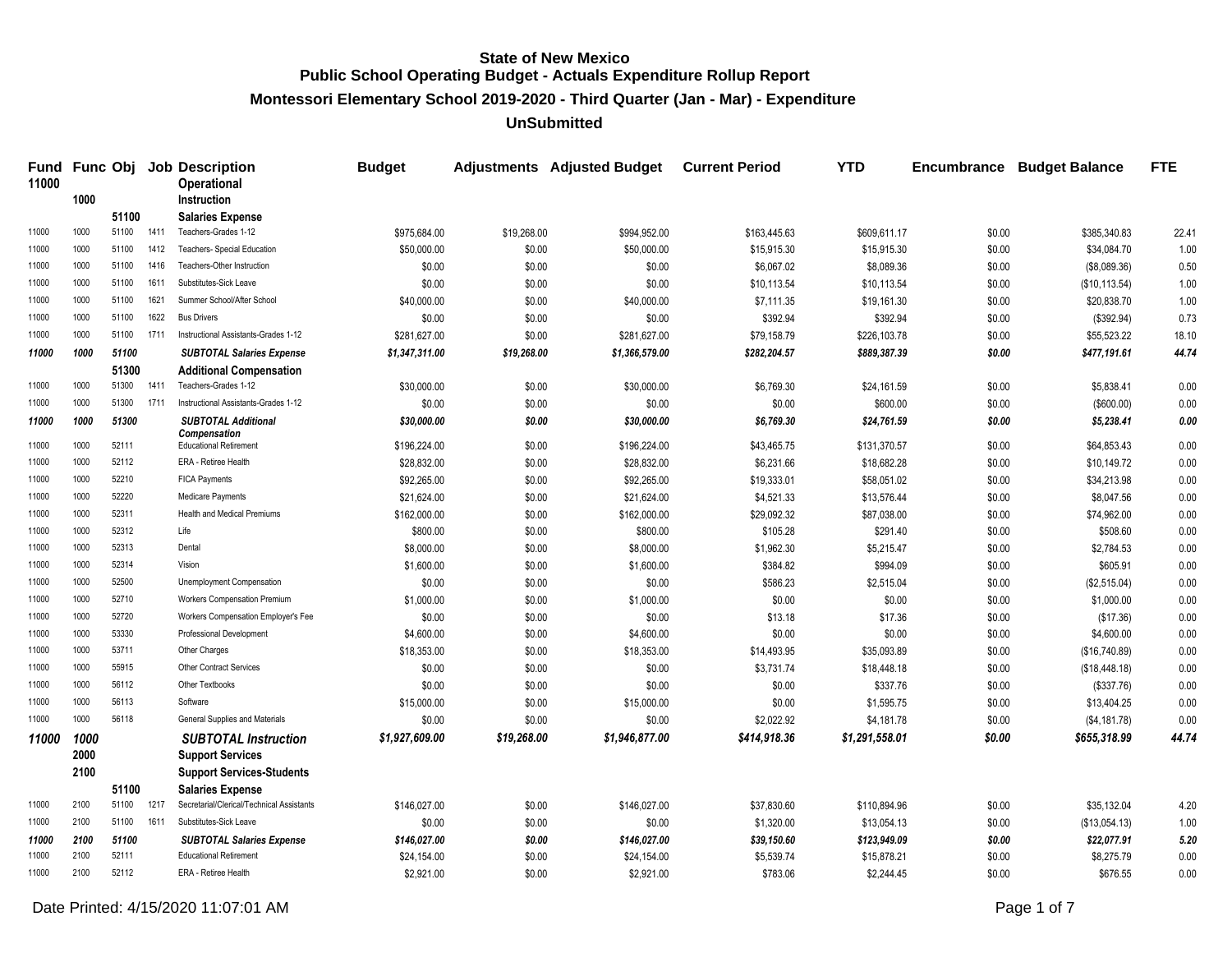**Montessori Elementary School 2019-2020 - Third Quarter (Jan - Mar) - Expenditure**

| Fund  |      | Func Obj |      | <b>Job Description</b>                                  | <b>Budget</b> |        | <b>Adjustments</b> Adjusted Budget | <b>Current Period</b> | <b>YTD</b>   |        | <b>Encumbrance Budget Balance</b> | <b>FTE</b> |
|-------|------|----------|------|---------------------------------------------------------|---------------|--------|------------------------------------|-----------------------|--------------|--------|-----------------------------------|------------|
| 11000 | 2100 | 52210    |      | <b>FICA Payments</b>                                    | \$8,762.00    | \$0.00 | \$8,762.00                         | \$2,266.20            | \$6,499.28   | \$0.00 | \$2,262.72                        | 0.00       |
| 11000 | 2100 | 52220    |      | Medicare Payments                                       | \$2,190.00    | \$0.00 | \$2,190.00                         | \$529.98              | \$1,519.93   | \$0.00 | \$670.07                          | 0.00       |
| 11000 | 2100 | 52311    |      | <b>Health and Medical Premiums</b>                      | \$18,000.00   | \$0.00 | \$18,000.00                        | \$3,611.76            | \$10,457.10  | \$0.00 | \$7,542.90                        | 0.00       |
| 11000 | 2100 | 52312    |      | Life                                                    | \$75.00       | \$0.00 | \$75.00                            | \$12.79               | \$34.61      | \$0.00 | \$40.39                           | 0.00       |
| 11000 | 2100 | 52313    |      | Dental                                                  | \$1,500.00    | \$0.00 | \$1,500.00                         | \$380.70              | \$1,046.40   | \$0.00 | \$453.60                          | 0.00       |
| 11000 | 2100 | 52314    |      | Vision                                                  | \$320.00      | \$0.00 | \$320.00                           | \$60.72               | \$174.45     | \$0.00 | \$145.55                          | 0.00       |
| 11000 | 2100 | 52500    |      | Unemployment Compensation                               | \$500.00      | \$0.00 | \$500.00                           | \$0.00                | \$0.00       | \$0.00 | \$500.00                          | 0.00       |
| 11000 | 2100 | 52720    |      | Workers Compensation Employer's Fee                     | \$0.00        | \$0.00 | \$0.00                             | \$0.50                | \$0.50       | \$0.00 | (\$0.50)                          | 0.00       |
| 11000 | 2100 | 53211    |      | Diagnosticians - Contracted                             | \$5,000.00    | \$0.00 | \$5,000.00                         | (\$515.84)            | \$1,341.70   | \$0.00 | \$3,658.30                        | 0.00       |
| 11000 | 2100 | 53212    |      | Speech Therapists - Contracted                          | \$19,000.00   | \$0.00 | \$19,000.00                        | \$528.58              | \$11,100.34  | \$0.00 | \$7,899.66                        | 0.00       |
| 11000 | 2100 | 53213    |      | Occupational Therapists - Contracted                    | \$9,000.00    | \$0.00 | \$9,000.00                         | (\$260.39)            | \$2,308.65   | \$0.00 | \$6,691.35                        | 0.00       |
| 11000 | 2100 | 53214    |      | Therapists - Contracted                                 | \$3,600.00    | \$0.00 | \$3,600.00                         | \$1,035.05            | \$1,035.05   | \$0.00 | \$2,564.95                        | 0.00       |
| 11000 | 2100 | 53218    |      | Specialists - Contracted                                | \$0.00        | \$0.00 | \$0.00                             | (\$797.65)            | \$0.00       | \$0.00 | \$0.00                            | 0.00       |
| 11000 | 2100 | 53711    |      | Other Charges                                           | \$0.00        | \$0.00 | \$0.00                             | \$0.00                | \$310.72     | \$0.00 | (\$310.72)                        | 0.00       |
| 11000 | 2100 | 55915    |      | Other Contract Services                                 | \$22,021.00   | \$0.00 | \$22,021.00                        | \$0.00                | \$0.00       | \$0.00 | \$22,021.00                       | 0.00       |
| 11000 | 2100 |          |      | <b>SUBTOTAL Support</b>                                 | \$263,070.00  | \$0.00 | \$263,070.00                       | \$52,325.80           | \$177,900.48 | \$0.00 | \$85,169.52                       | 5.20       |
|       | 2300 |          |      | Services-Students<br><b>Support Services-General</b>    |               |        |                                    |                       |              |        |                                   |            |
|       |      |          |      | <b>Administration</b>                                   |               |        |                                    |                       |              |        |                                   |            |
|       |      | 51100    |      | <b>Salaries Expense</b>                                 |               |        |                                    |                       |              |        |                                   |            |
| 11000 | 2300 | 51100    | 1111 | Superintendent                                          | \$116,600.00  | \$0.00 | \$116,600.00                       | \$26,907.72           | \$85,207.78  | \$0.00 | \$31,392.22                       | 1.00       |
| 11000 | 2300 | 51100    |      | <b>SUBTOTAL Salaries Expense</b>                        | \$116,600.00  | \$0.00 | \$116,600.00                       | \$26,907.72           | \$85,207.78  | \$0.00 | \$31,392.22                       | 1.00       |
| 11000 | 2300 | 52111    |      | <b>Educational Retirement</b>                           | \$16,324.00   | \$0.00 | \$16,324.00                        | \$3,807.42            | \$12,056.83  | \$0.00 | \$4,267.17                        | 0.00       |
| 11000 | 2300 | 52112    |      | ERA - Retiree Health                                    | \$2,332.00    | \$0.00 | \$2,332.00                         | \$538.14              | \$1,704.11   | \$0.00 | \$627.89                          | 0.00       |
| 11000 | 2300 | 52210    |      | <b>FICA Payments</b>                                    | \$6,996.00    | \$0.00 | \$6,996.00                         | \$1,668.30            | \$5,282.95   | \$0.00 | \$1,713.05                        | 0.00       |
| 11000 | 2300 | 52220    |      | Medicare Payments                                       | \$1,749.00    | \$0.00 | \$1,749.00                         | \$390.18              | \$1,235.57   | \$0.00 | \$513.43                          | 0.00       |
| 11000 | 2300 | 52312    |      | Life                                                    | \$15.00       | \$0.00 | \$15.00                            | \$2.82                | \$8.46       | \$0.00 | \$6.54                            | 0.00       |
| 11000 | 2300 | 53330    |      | <b>Professional Development</b>                         | \$0.00        | \$0.00 | \$0.00                             | \$0.00                | \$350.00     | \$0.00 | (\$350.00)                        | 0.00       |
| 11000 | 2300 | 53411    |      | Auditing                                                | \$15,000.00   | \$0.00 | \$15,000.00                        | \$4,514.57            | \$14,563.13  | \$0.00 | \$436.87                          | 0.00       |
| 11000 | 2300 | 53413    |      | Legal                                                   | \$10,000.00   | \$0.00 | \$10,000.00                        | \$3,040.38            | \$8,080.19   | \$0.00 | \$1,919.81                        | 0.00       |
| 11000 | 2300 | 53711    |      | Other Charges                                           | \$0.00        | \$0.00 | \$0.00                             | \$1,618.14            | \$4,315.04   | \$0.00 | (\$4,315.04)                      | 0.00       |
| 11000 | 2300 | 55812    |      | <b>Board Training</b>                                   | \$2,000.00    | \$0.00 | \$2,000.00                         | \$0.00                | \$0.00       | \$0.00 | \$2,000.00                        | 0.00       |
| 11000 | 2300 |          |      | <b>SUBTOTAL Support</b>                                 | \$171,016.00  | \$0.00 | \$171,016.00                       | \$42,487.67           | \$132,804.06 | \$0.00 | \$38,211.94                       | 1.00       |
|       |      |          |      | Services-General                                        |               |        |                                    |                       |              |        |                                   |            |
|       |      |          |      | <b>Administration</b>                                   |               |        |                                    |                       |              |        |                                   |            |
|       | 2400 |          |      | <b>Support Services-School</b><br><b>Administration</b> |               |        |                                    |                       |              |        |                                   |            |
| 11000 | 2400 | 56118    |      | General Supplies and Materials                          | \$0.00        | \$0.00 | \$0.00                             | \$0.00                | \$77.76      | \$0.00 | (\$77.76)                         | 0.00       |
| 11000 | 2400 |          |      | <b>SUBTOTAL Support</b>                                 | \$0.00        | \$0.00 | \$0.00                             | \$0.00                | \$77.76      | \$0.00 | (\$77.76)                         | 0.00       |
|       |      |          |      | Services-School                                         |               |        |                                    |                       |              |        |                                   |            |
|       |      |          |      | <b>Administration</b>                                   |               |        |                                    |                       |              |        |                                   |            |
|       | 2500 |          |      | <b>Central Services</b>                                 |               |        |                                    |                       |              |        |                                   |            |
|       |      | 51100    |      | <b>Salaries Expense</b>                                 |               |        |                                    |                       |              |        |                                   |            |
| 11000 | 2500 |          |      | 51100 1115 Assoc. Supt.-Fin./Bus. Mgr.                  | \$93,280.00   | \$0.00 | \$93,280.00                        | \$21,526.20           | \$68,166.30  | \$0.00 | \$25,113.70                       | 0.80       |
|       |      |          |      | Date Printed: 4/15/2020 11:07:01 AM                     |               |        |                                    |                       |              |        | Page 2 of 7                       |            |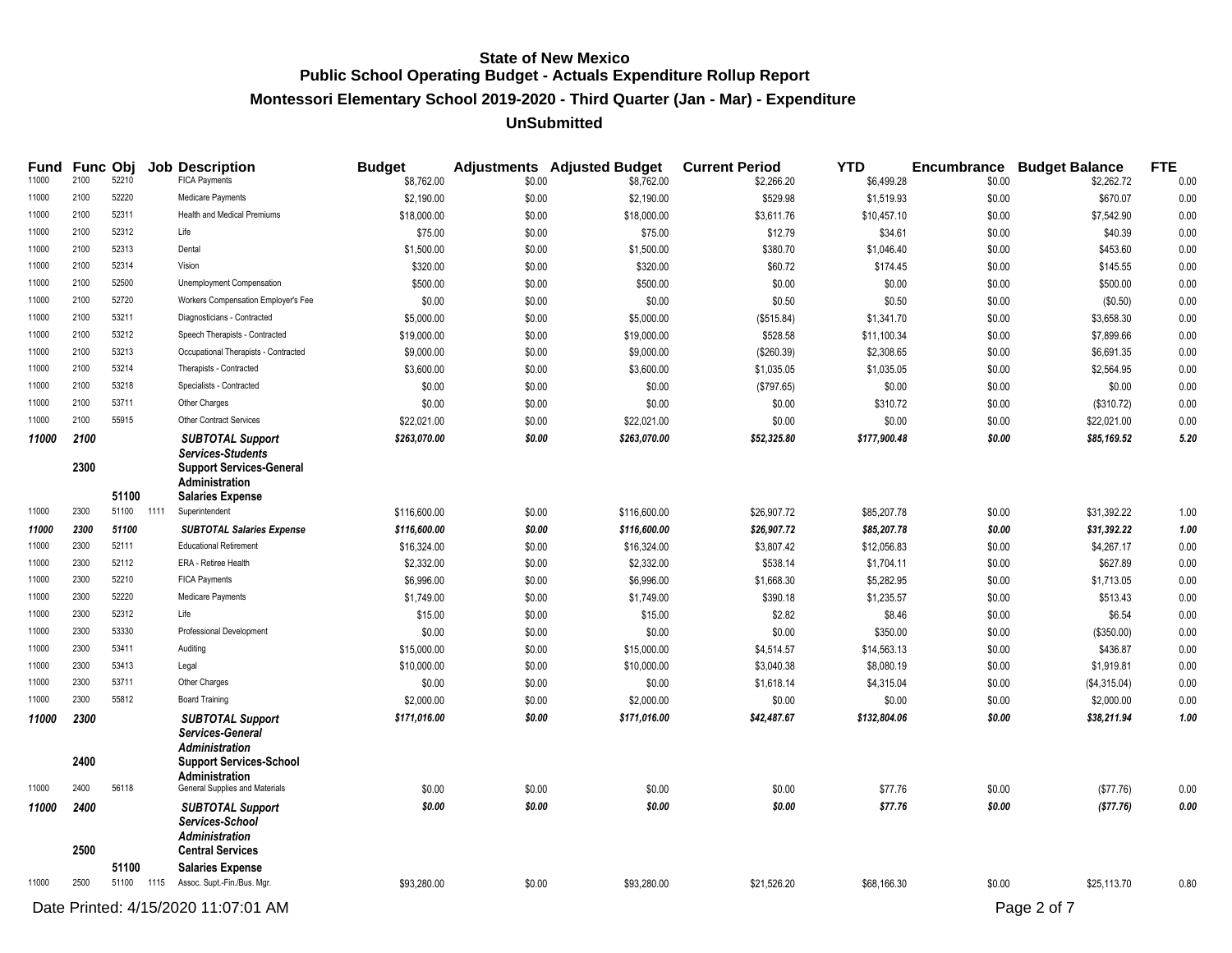# **Montessori Elementary School 2019-2020 - Third Quarter (Jan - Mar) - Expenditure**

#### **UnSubmitted**

| Fund<br>11000  | 2500         | 51100          |      | <b>Func Obj Job Description</b><br><b>SUBTOTAL Salaries Expense</b> | <b>Budget</b><br>\$93,280.00 | \$0.00           | <b>Adjustments</b> Adjusted Budget<br>\$93,280.00 | <b>Current Period</b><br>\$21,526.20 | <b>YTD</b><br>\$68,166.30 | \$0.00           | <b>Encumbrance Budget Balance</b><br>\$25,113.70 | <b>FTE</b><br>0.80 |
|----------------|--------------|----------------|------|---------------------------------------------------------------------|------------------------------|------------------|---------------------------------------------------|--------------------------------------|---------------------------|------------------|--------------------------------------------------|--------------------|
|                |              | 51300          |      | <b>Additional Compensation</b>                                      |                              |                  |                                                   |                                      |                           |                  |                                                  |                    |
| 11000          | 2500         | 51300 1115     |      | Assoc. Supt.-Fin./Bus. Mgr.                                         | \$0.00                       | \$0.00           | \$0.00                                            | \$0.00                               | \$600.00                  | \$0.00           | (\$600.00)                                       | 0.00               |
| 11000          | 2500         | 51300          |      | <b>SUBTOTAL Additional</b>                                          | \$0.00                       | \$0.00           | \$0.00                                            | \$0.00                               | \$600.00                  | \$0.00           | (\$600.00)                                       | 0.00               |
| 11000          | 2500         | 52111          |      | <b>Compensation</b><br><b>Educational Retirement</b>                | \$13,059.00                  | \$0.00           | \$13,059.00                                       | \$3,045.96                           | \$9,730.44                | \$0.00           | \$3,328.56                                       | 0.00               |
| 11000          | 2500         | 52112          |      | ERA - Retiree Health                                                | \$2,798.00                   | \$0.00           | \$2,798.00                                        | \$430.50                             | \$1,375.25                | \$0.00           | \$1,422.75                                       | 0.00               |
| 11000          | 2500         | 52210          |      | <b>FICA Payments</b>                                                | \$5,597.00                   | \$0.00           | \$5,597.00                                        | \$1,231.32                           | \$3,957.22                | \$0.00           | \$1,639.78                                       | 0.00               |
| 11000          | 2500         | 52220          |      | Medicare Payments                                                   | \$1,399.00                   | \$0.00           | \$1,399.00                                        | \$287.94                             | \$925.41                  | \$0.00           | \$473.59                                         | 0.00               |
| 11000          | 2500         | 52311          |      | <b>Health and Medical Premiums</b>                                  | \$10,500.00                  | \$0.00           | \$10,500.00                                       | \$2,355.48                           | \$6,978.96                | \$0.00           | \$3,521.04                                       | 0.00               |
| 11000          | 2500         | 52312          |      | Life                                                                | \$14.00                      | \$0.00           | \$14.00                                           | \$2.25                               | \$6.75                    | \$0.00           | \$7.25                                           | 0.00               |
| 11000          | 2500         | 52313          |      | Dental                                                              | \$528.00                     | \$0.00           | \$528.00                                          | \$123.18                             | \$365.62                  | \$0.00           | \$162.38                                         | 0.00               |
| 11000          | 2500         | 52314          |      | Vision                                                              | \$92.00                      | \$0.00           | \$92.00                                           | \$20.34                              | \$61.02                   | \$0.00           | \$30.98                                          | 0.00               |
| 11000          | 2500         | 52500          |      | Unemployment Compensation                                           | \$1,866.00                   | \$0.00           | \$1,866.00                                        | \$0.00                               | \$0.00                    | \$0.00           | \$1,866.00                                       | 0.00               |
| 11000          | 2500         | 53330          |      | Professional Development                                            | \$500.00                     | \$0.00           | \$500.00                                          | \$0.00                               | \$350.00                  | \$0.00           | \$150.00                                         | 0.00               |
| 11000          | 2500         | 53711          |      | Other Charges                                                       | \$0.00                       | \$0.00           | \$0.00                                            | \$991.74                             | \$15,628.01               | \$0.00           | (\$15,628.01)                                    | 0.00               |
| 11000          | 2500         | 55915          |      | <b>Other Contract Services</b>                                      | \$0.00                       | \$0.00           | \$0.00                                            | \$1,626.56                           | \$5,692.97                | \$0.00           | (\$5,692.97)                                     | 0.00               |
| 11000          | 2500         | 56113          |      | Software                                                            | \$10,000.00                  | \$0.00           | \$10,000.00                                       | \$0.00                               | \$8,076.18                | \$0.00           | \$1,923.82                                       | 0.00               |
| 11000          | 2500         | 56118          |      | General Supplies and Materials                                      | \$0.00                       | \$0.00           | \$0.00                                            | \$455.35                             | \$455.35                  | \$0.00           | (\$455.35)                                       | 0.00               |
| 11000          | 2500         |                |      | <b>SUBTOTAL Central</b>                                             | \$139,633.00                 | \$0.00           | \$139,633.00                                      | \$32,096.82                          | \$122,369.48              | \$0.00           | \$17,263.52                                      | 0.80               |
|                | 2600         |                |      | Services<br><b>Operation &amp; Maintenance of</b><br><b>Plant</b>   |                              |                  |                                                   |                                      |                           |                  |                                                  |                    |
| 11000          | 2600         | 51100<br>51100 | 1614 | <b>Salaries Expense</b><br>Maintenance                              |                              |                  |                                                   |                                      |                           |                  |                                                  |                    |
|                |              |                |      |                                                                     | \$12,813.00                  | \$0.00           | \$12,813.00                                       | \$0.00                               | \$0.00                    | \$0.00           | \$12,813.00                                      | 0.00               |
| 11000<br>11000 | 2600<br>2600 | 51100<br>52111 |      | <b>SUBTOTAL Salaries Expense</b><br><b>Educational Retirement</b>   | \$12,813.00                  | \$0.00           | \$12,813.00                                       | \$0.00                               | \$0.00                    | \$0.00           | \$12,813.00                                      | 0.00<br>0.00       |
| 11000          | 2600         | 52112          |      | ERA - Retiree Health                                                | \$1,901.00<br>\$407.00       | \$0.00           | \$1,901.00                                        | \$0.00                               | \$0.00                    | \$0.00           | \$1,901.00<br>\$407.00                           | 0.00               |
| 11000          | 2600         | 52210          |      | <b>FICA Payments</b>                                                | \$869.00                     | \$0.00<br>\$0.00 | \$407.00<br>\$869.00                              | \$0.00                               | \$0.00                    | \$0.00           |                                                  | 0.00               |
| 11000          | 2600         | 52220          |      | Medicare Payments                                                   |                              |                  |                                                   | \$0.00                               | \$0.00                    | \$0.00           | \$869.00<br>\$203.00                             |                    |
| 11000          | 2600         | 52311          |      | <b>Health and Medical Premiums</b>                                  | \$203.00<br>\$11,000.00      | \$0.00<br>\$0.00 | \$203.00<br>\$11,000.00                           | \$0.00<br>\$0.00                     | \$0.00<br>\$0.00          | \$0.00<br>\$0.00 | \$11,000.00                                      | 0.00<br>0.00       |
| 11000          | 2600         | 52312          |      | Life                                                                | \$8.00                       | \$0.00           | \$8.00                                            | \$0.00                               | \$0.00                    | \$0.00           | \$8.00                                           | 0.00               |
| 11000          | 2600         | 52313          |      | Dental                                                              | \$350.00                     | \$0.00           | \$350.00                                          | \$0.00                               | \$0.00                    | \$0.00           | \$350.00                                         | 0.00               |
| 11000          | 2600         | 52314          |      | Vision                                                              | \$80.00                      | \$0.00           | \$80.00                                           | \$0.00                               | \$0.00                    | \$0.00           | \$80.00                                          | 0.00               |
| 11000          | 2600         | 53711          |      | Other Charges                                                       | \$45,000.00                  | \$0.00           | \$45,000.00                                       | \$10,569.65                          | \$55,409.08               | \$0.00           | (\$10,409.08)                                    | 0.00               |
| 11000          | 2600         | 54312          |      | Maintenance & Repair - Buildings and                                | \$18,000.00                  | \$0.00           | \$18,000.00                                       | \$5,918.14                           | \$15,241.00               | \$0.00           | \$2,759.00                                       | 0.00               |
|                |              |                |      | Grounds                                                             |                              |                  |                                                   |                                      |                           |                  |                                                  |                    |
| 11000          | 2600         | 54411          |      | Electricity                                                         | \$30,000.00                  | \$0.00           | \$30,000.00                                       | \$6,765.85                           | \$24,236.19               | \$0.00           | \$5,763.81                                       | 0.00               |
| 11000          | 2600         | 54412          |      | Natural Gas (Buildings)                                             | \$15,000.00                  | \$0.00           | \$15,000.00                                       | \$1,457.93                           | \$2,129.24                | \$0.00           | \$12,870.76                                      | 0.00               |
| 11000          | 2600         | 54415          |      | Water/Sewage                                                        | \$20,000.00                  | \$0.00           | \$20,000.00                                       | \$1,937.86                           | \$9,257.56                | \$0.00           | \$10,742.44                                      | 0.00               |
| 11000          | 2600         | 54416          |      | <b>Communication Services</b>                                       | \$36,000.00                  | \$0.00           | \$36,000.00                                       | \$10,967.85                          | \$25,856.50               | \$0.00           | \$10,143.50                                      | 0.00               |
| 11000          | 2600         | 54610          |      | Rental - Land and Buildings                                         | \$350,000.00                 | \$0.00           | \$350,000.00                                      | \$79,433.63                          | \$253,305.03              | \$0.00           | \$96,694.97                                      | 0.00               |
| 11000          | 2600         | 55200          |      | Property/Liability Insurance                                        | \$73,000.00                  | \$0.00           | \$73,000.00                                       | \$0.00                               | \$78,099.00               | \$0.00           | (\$5,099.00)                                     | 0.00               |
| 11000          | 2600         | 56118          |      | General Supplies and Materials                                      | \$0.00                       | \$0.00           | \$0.00                                            | \$0.00                               | \$3,579.24                | \$0.00           | (\$3,579.24)                                     | 0.00               |

Date Printed: 4/15/2020 11:07:01 AM Page 3 of 7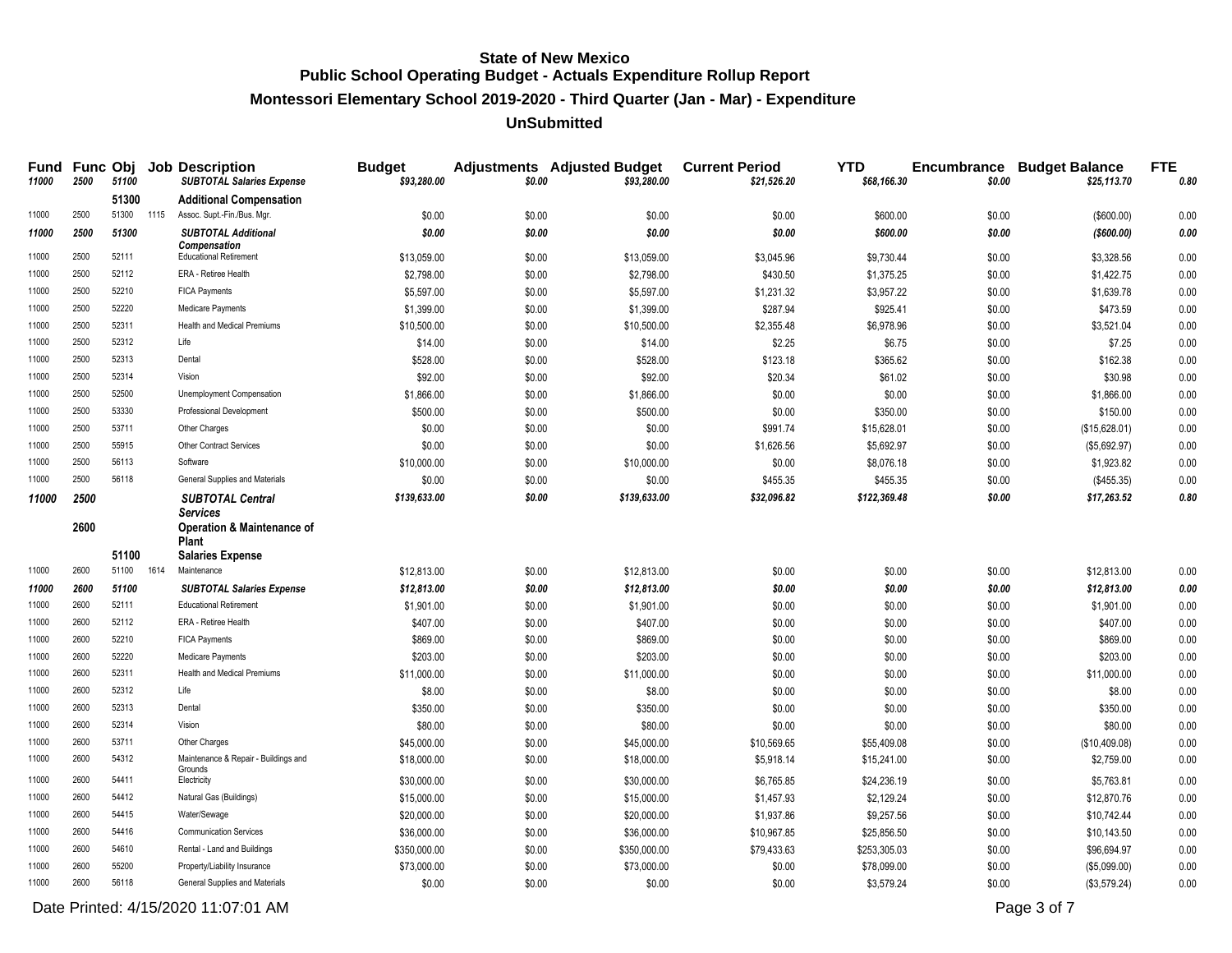# **Montessori Elementary School 2019-2020 - Third Quarter (Jan - Mar) - Expenditure**

| Fund<br>11000  | Func Obj<br>2600 |                |      | <b>Job Description</b><br><b>SUBTOTAL Operation &amp;</b>    | <b>Budget</b><br>\$614,631.00 | \$0.00      | <b>Adjustments</b> Adjusted Budget<br>\$614,631.00 | <b>Current Period</b><br>\$117,050.91 | <b>YTD</b><br>\$467,112.84 | Encumbrance<br>\$0.00 | <b>Budget Balance</b><br>\$147,518.16 | <b>FTE</b><br>0.00 |
|----------------|------------------|----------------|------|--------------------------------------------------------------|-------------------------------|-------------|----------------------------------------------------|---------------------------------------|----------------------------|-----------------------|---------------------------------------|--------------------|
|                | 2900             |                |      | <b>Maintenance of Plant</b><br><b>Other Support Services</b> |                               |             |                                                    |                                       |                            |                       |                                       |                    |
| 11000          | 2900             | 58213          |      | Emergency Reserve                                            | \$28,647.00                   | \$0.00      | \$28,647.00                                        | \$0.00                                | \$0.00                     | \$0.00                | \$28,647.00                           | 0.00               |
| 11000          | 2900             |                |      | <b>SUBTOTAL Other Support</b><br><b>Services</b>             | \$28,647.00                   | \$0.00      | \$28,647.00                                        | \$0.00                                | \$0.00                     | \$0.00                | \$28,647.00                           | 0.00               |
| 11000          | 2000             |                |      | <b>SUBTOTAL Support</b><br><b>Services</b>                   | \$1,216,997.00                | \$0.00      | \$1,216,997.00                                     | \$243.961.20                          | \$900.264.62               | \$0.00                | \$316,732.38                          | 7.00               |
| 11000<br>14000 |                  |                |      | <b>TOTAL Operational</b><br><b>Total Instructional</b>       | \$3,144,606.00                | \$19,268.00 | \$3,163,874.00                                     | \$658,879.56                          | \$2,191,822.63             | \$0.00                | \$972,051.37                          | 51.74              |
|                | 1000             |                |      | <b>Materials Sub-Fund</b><br>Instruction                     |                               |             |                                                    |                                       |                            |                       |                                       |                    |
| 14000          | 1000             | 56111          |      | Instructional Materials Cash - 50%<br>Textbooks              | \$13,473.00                   | \$0.00      | \$13,473.00                                        | \$204.68                              | \$17,994.42                | \$0.00                | (\$4,521.42)                          | 0.00               |
| 14000          | 1000             |                |      | <b>SUBTOTAL Instruction</b>                                  | \$13,473.00                   | \$0.00      | \$13,473.00                                        | \$204.68                              | \$17,994.42                | \$0.00                | ( \$4,521.42)                         | 0.00               |
| 14000          |                  |                |      | <b>TOTAL Total</b>                                           | \$13,473.00                   | \$0.00      | \$13,473.00                                        | \$204.68                              | \$17,994.42                | \$0.00                | (\$4,521.42)                          | 0.00               |
|                |                  |                |      | <b>Instructional Materials</b>                               |                               |             |                                                    |                                       |                            |                       |                                       |                    |
|                |                  |                |      | Sub-Fund                                                     |                               |             |                                                    |                                       |                            |                       |                                       |                    |
| 23000          |                  |                |      | <b>Non-Instructional</b>                                     |                               |             |                                                    |                                       |                            |                       |                                       |                    |
|                | 1000             |                |      | <b>Support</b><br>Instruction                                |                               |             |                                                    |                                       |                            |                       |                                       |                    |
| 23000          | 1000             | 53711          |      | Other Charges                                                | \$0.00                        | \$0.00      | \$0.00                                             | \$54,099.33                           | \$118,092.79               | \$0.00                | (\$118,092.79)                        | 0.00               |
| 23000          | 1000             |                |      | <b>SUBTOTAL Instruction</b>                                  | \$0.00                        | \$0.00      | \$0.00                                             | \$54,099.33                           | \$118,092.79               | \$0.00                | ( \$118.092.79)                       | 0.00               |
| 23000          |                  |                |      | <b>TOTAL Non-</b>                                            | \$0.00                        | \$0.00      | \$0.00                                             | \$54,099.33                           | \$118,092.79               | \$0.00                | (S118.092.79)                         | 0.00               |
|                |                  |                |      | <b>Instructional Support</b>                                 |                               |             |                                                    |                                       |                            |                       |                                       |                    |
| 24000          |                  |                |      | <b>Federal Flow-through</b>                                  |                               |             |                                                    |                                       |                            |                       |                                       |                    |
|                |                  |                |      | <b>Grants</b>                                                |                               |             |                                                    |                                       |                            |                       |                                       |                    |
| 24101          | 1000             |                |      | Title I - ESEA<br>Instruction                                |                               |             |                                                    |                                       |                            |                       |                                       |                    |
|                |                  | 51100          |      | <b>Salaries Expense</b>                                      |                               |             |                                                    |                                       |                            |                       |                                       |                    |
| 24101          | 1000             | 51100          | 1411 | Teachers-Grades 1-12                                         | \$45,135.00                   | \$0.00      | \$45,135.00                                        | \$31,265.40                           | \$31,265.40                | \$0.00                | \$13,869.60                           | 1.00               |
| 24101          | 1000             | 51100          |      | <b>SUBTOTAL Salaries Expense</b>                             | \$45,135.00                   | \$0.00      | \$45,135.00                                        | \$31,265.40                           | \$31,265.40                | \$0.00                | \$13,869.60                           | 1.00               |
| 24101          | 1000             |                |      | <b>SUBTOTAL Instruction</b>                                  | \$45,135.00                   | \$0.00      | \$45,135.00                                        | \$31,265.40                           | \$31.265.40                | \$0.00                | \$13,869.60                           | 1.00               |
| 24101          |                  |                |      | <b>TOTAL Title I - ESEA</b>                                  | \$45,135.00                   | \$0.00      | \$45,135.00                                        | \$31,265.40                           | \$31,265.40                | \$0.00                | \$13,869.60                           | 1.00               |
| 24106          |                  |                |      | <b>Entitlement IDEA-B</b>                                    |                               |             |                                                    |                                       |                            |                       |                                       |                    |
|                | 1000             |                |      | Instruction                                                  |                               |             |                                                    |                                       |                            |                       |                                       |                    |
|                |                  | 51100          |      | <b>Salaries Expense</b>                                      |                               |             |                                                    |                                       |                            |                       |                                       |                    |
| 24106          | 1000             | 51100          | 1412 | Teachers- Special Education                                  | \$0.00                        | \$56,500.00 | \$56,500.00                                        | \$29,245.38                           | \$29,245.38                | \$0.00                | \$27,254.62                           | 1.00               |
| 24106          | 1000             | 51100          |      | <b>SUBTOTAL Salaries Expense</b>                             | \$0.00                        | \$56,500.00 | \$56,500.00                                        | \$29,245.38                           | \$29,245.38                | \$0.00                | \$27,254.62                           | 1.00               |
| 24106          | 1000             | 52111          |      | <b>Educational Retirement</b>                                | \$0.00                        | \$0.00      | \$0.00                                             | \$4,138.20                            | \$4,138.20                 | \$0.00                | (\$4,138.20)                          | 0.00               |
| 24106<br>24106 | 1000<br>1000     | 52112<br>52210 |      | ERA - Retiree Health                                         | \$0.00                        | \$0.00      | \$0.00                                             | \$584.88                              | \$584.88                   | \$0.00                | (\$584.88)                            | 0.00               |
| 24106          | 1000             | 52220          |      | <b>FICA Payments</b><br>Medicare Payments                    | \$0.00                        | \$0.00      | \$0.00                                             | \$1,808.46                            | \$1,808.46                 | \$0.00                | (\$1,808.46)                          | 0.00               |
|                |                  |                |      |                                                              | \$0.00                        | \$0.00      | \$0.00                                             | \$422.98                              | \$422.98                   | \$0.00                | (\$422.98)                            | 0.00               |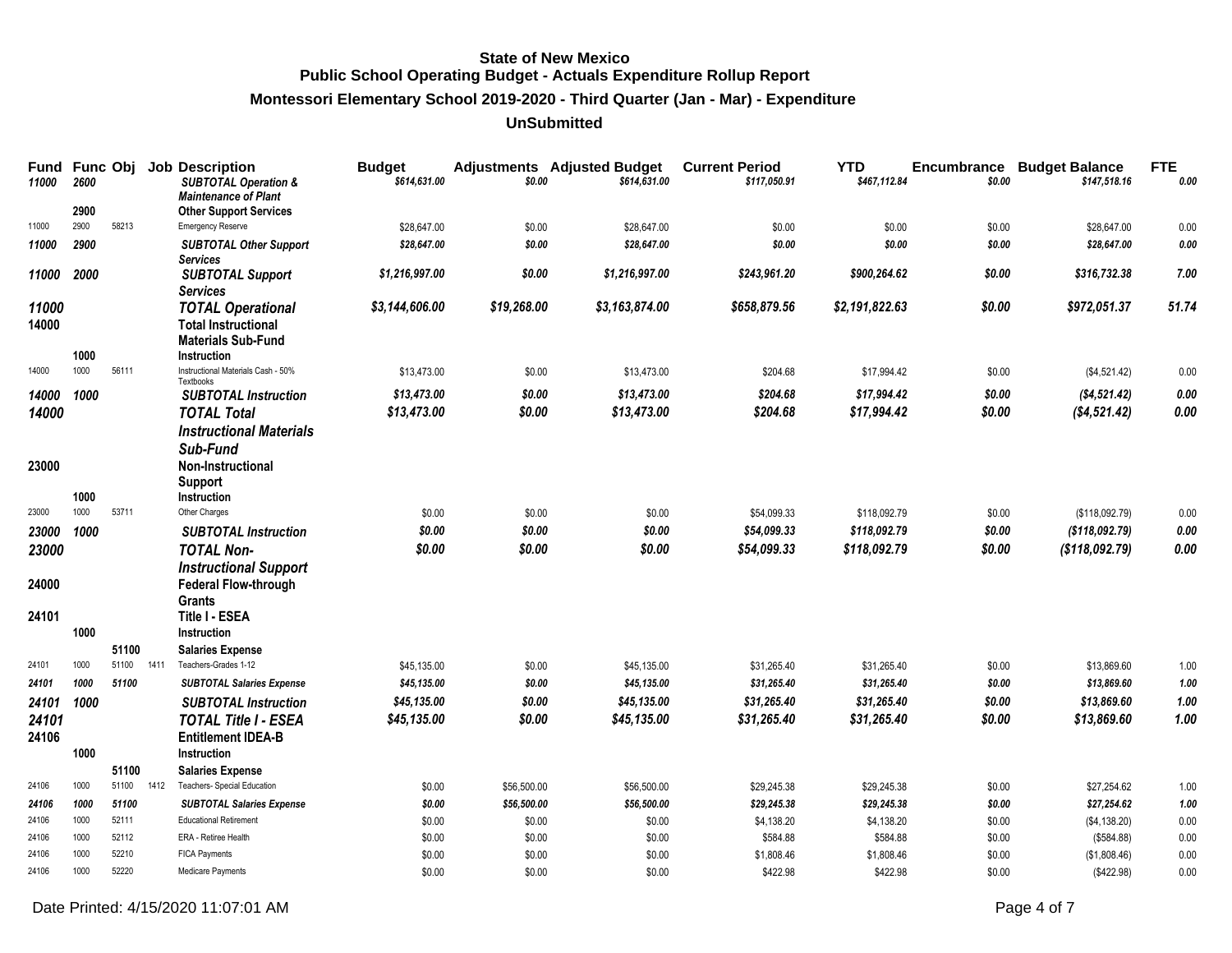# **Montessori Elementary School 2019-2020 - Third Quarter (Jan - Mar) - Expenditure**

| Fund<br>24106 | Func Obj<br>1000 | 52312 |      | <b>Job Description</b><br>Life                         | <b>Budget</b><br>\$0.00 | \$0.00       | <b>Adjustments</b> Adjusted Budget<br>\$0.00 | <b>Current Period</b><br>\$5.64 | <b>YTD</b><br>\$5.64 | Encumbrance<br>\$0.00 | <b>Budget Balance</b><br>(\$5.64) | <b>FTE</b><br>0.00 |
|---------------|------------------|-------|------|--------------------------------------------------------|-------------------------|--------------|----------------------------------------------|---------------------------------|----------------------|-----------------------|-----------------------------------|--------------------|
| 24106         | 1000             | 52313 |      | Dental                                                 | \$0.00                  | \$0.00       | \$0.00                                       | \$93.56                         | \$93.56              | \$0.00                | (\$93.56)                         | 0.00               |
| 24106         | 1000             | 52314 |      | Vision                                                 | \$0.00                  | \$0.00       | \$0.00                                       | \$20.68                         | \$20.68              | \$0.00                | (\$20.68)                         | 0.00               |
| 24106         | 1000<br>2000     |       |      | <b>SUBTOTAL Instruction</b><br><b>Support Services</b> | \$0.00                  | \$56,500.00  | \$56,500.00                                  | \$36,319.78                     | \$36,319.78          | \$0.00                | \$20,180.22                       | 1.00               |
|               | 2100             |       |      | <b>Support Services-Students</b>                       |                         |              |                                              |                                 |                      |                       |                                   |                    |
| 24106         | 2100             | 53211 |      | Diagnosticians - Contracted                            | \$0.00                  | \$5,000.00   | \$5,000.00                                   | \$1,857.54                      | \$1,857.54           | \$0.00                | \$3,142.46                        | 0.00               |
| 24106         | 2100             | 53212 |      | Speech Therapists - Contracted                         | \$0.00                  | \$40,495.00  | \$40,495.00                                  | \$12,686.11                     | \$12,686.11          | \$0.00                | \$27,808.89                       | 0.00               |
| 24106         | 2100             | 53213 |      | Occupational Therapists - Contracted                   | \$0.00                  | \$8,006.00   | \$8,006.00                                   | \$3,671.50                      | \$3,671.50           | \$0.00                | \$4,334.50                        | 0.00               |
| 24106         | 2100             | 53214 |      | Therapists - Contracted                                | \$0.00                  | \$6,821.00   | \$6,821.00                                   | \$518.80                        | \$518.80             | \$0.00                | \$6,302.20                        | 0.00               |
| 24106         | 2100             | 53218 |      | Specialists - Contracted                               | \$0.00                  | \$0.00       | \$0.00                                       | \$797.65                        | \$797.65             | \$0.00                | (\$797.65)                        | 0.00               |
| 24106         | 2100             |       |      | <b>SUBTOTAL Support</b><br><b>Services-Students</b>    | \$0.00                  | \$60,322.00  | \$60,322.00                                  | \$19,531.60                     | \$19,531.60          | \$0.00                | \$40,790.40                       | 0.00               |
| 24106         | 2000             |       |      | <b>SUBTOTAL Support</b><br><b>Services</b>             | \$0.00                  | \$60,322.00  | \$60,322.00                                  | \$19,531.60                     | \$19,531.60          | \$0.00                | \$40,790.40                       | 0.00               |
| 24106         |                  |       |      | <b>TOTAL Entitlement</b><br><b>IDEA-B</b>              | \$0.00                  | \$116,822.00 | \$116,822.00                                 | \$55,851.38                     | \$55,851.38          | \$0.00                | \$60,970.62                       | 1.00               |
| 24109         |                  |       |      | <b>Preschool IDEA-B</b>                                |                         |              |                                              |                                 |                      |                       |                                   |                    |
|               | 1000             |       |      | Instruction                                            |                         |              |                                              |                                 |                      |                       |                                   |                    |
|               |                  | 51100 |      | <b>Salaries Expense</b>                                |                         |              |                                              |                                 |                      |                       |                                   |                    |
| 24109         | 1000             | 51100 | 1412 | Teachers- Special Education                            | \$0.00                  | \$869.00     | \$869.00                                     | \$0.00                          | \$0.00               | \$0.00                | \$869.00                          | 0.00               |
| 24109         | 1000             | 51100 |      | <b>SUBTOTAL Salaries Expense</b>                       | \$0.00                  | \$869.00     | \$869.00                                     | \$0.00                          | \$0.00               | \$0.00                | \$869.00                          | 0.00               |
| 24109         | 1000             |       |      | <b>SUBTOTAL Instruction</b>                            | \$0.00                  | \$869.00     | \$869.00                                     | \$0.00                          | \$0.00               | \$0.00                | \$869.00                          | 0.00               |
| 24109         |                  |       |      | <b>TOTAL Preschool</b>                                 | \$0.00                  | \$869.00     | \$869.00                                     | \$0.00                          | \$0.00               | \$0.00                | \$869.00                          | 0.00               |
|               |                  |       |      | <b>IDEA-B</b>                                          |                         |              |                                              |                                 |                      |                       |                                   |                    |
| 24154         |                  |       |      | <b>Teacher/Principal</b>                               |                         |              |                                              |                                 |                      |                       |                                   |                    |
|               |                  |       |      | <b>Training &amp; Recruiting</b>                       |                         |              |                                              |                                 |                      |                       |                                   |                    |
|               | 1000             |       |      | <b>Instruction</b>                                     |                         |              |                                              |                                 |                      |                       |                                   |                    |
| 24154         | 1000             | 53330 |      | Professional Development                               | \$15,294.00             | \$0.00       | \$15,294.00                                  | \$0.00                          | \$0.00               | \$0.00                | \$15,294.00                       | 0.00               |
| 24154 1000    |                  |       |      | <b>SUBTOTAL Instruction</b>                            | \$15,294.00             | \$0.00       | \$15,294.00                                  | \$0.00                          | \$0.00               | \$0.00                | \$15,294.00                       | 0.00               |
| 24154         |                  |       |      | <b>TOTAL</b>                                           | \$15,294.00             | \$0.00       | \$15,294.00                                  | \$0.00                          | \$0.00               | \$0.00                | \$15,294.00                       | 0.00               |
|               |                  |       |      | <b>Teacher/Principal</b>                               |                         |              |                                              |                                 |                      |                       |                                   |                    |
|               |                  |       |      | <b>Training &amp; Recruiting</b>                       |                         |              |                                              |                                 |                      |                       |                                   |                    |
| 24189         |                  |       |      | <b>Student Supp Academic</b>                           |                         |              |                                              |                                 |                      |                       |                                   |                    |
|               |                  |       |      | <b>Achievment Title IV</b>                             |                         |              |                                              |                                 |                      |                       |                                   |                    |
|               | 1000             |       |      | <b>Instruction</b>                                     |                         |              |                                              |                                 |                      |                       |                                   |                    |
|               |                  | 51100 |      | <b>Salaries Expense</b>                                |                         |              |                                              |                                 |                      |                       |                                   |                    |
| 24189         | 1000             | 51100 | 1711 | Instructional Assistants-Grades 1-12                   | \$0.00                  | \$10,000.00  | \$10,000.00                                  | \$0.00                          | \$0.00               | \$0.00                | \$10,000.00                       | 0.00               |
| 24189         | 1000             | 51100 |      | <b>SUBTOTAL Salaries Expense</b>                       | \$0.00                  | \$10,000.00  | \$10,000.00                                  | \$0.00                          | \$0.00               | \$0.00                | \$10,000.00                       | 0.00               |
| 24189         | 1000             |       |      | <b>SUBTOTAL Instruction</b>                            | \$0.00                  | \$10,000.00  | \$10,000.00                                  | \$0.00                          | \$0.00               | \$0.00                | \$10,000.00                       | 0.00               |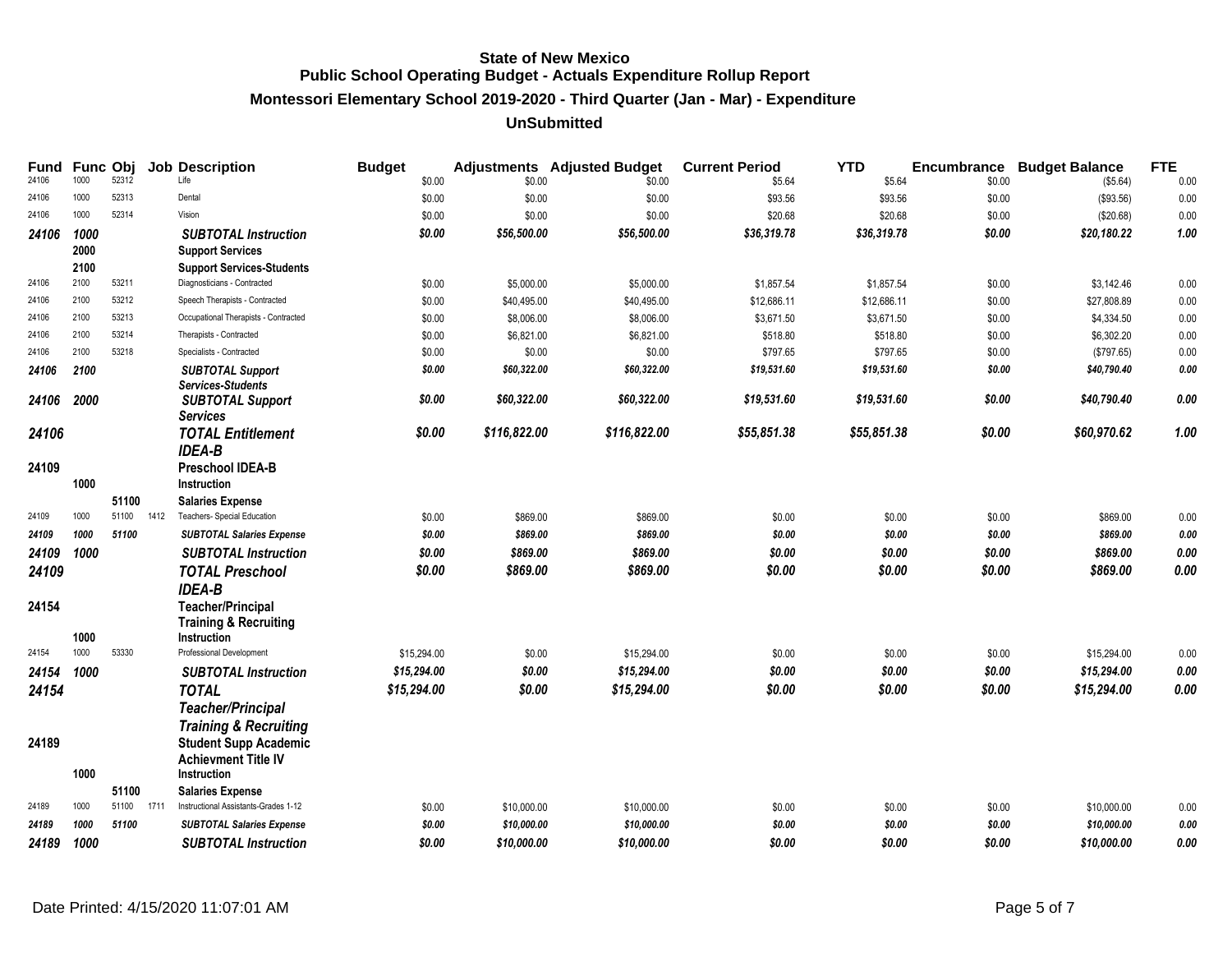**Montessori Elementary School 2019-2020 - Third Quarter (Jan - Mar) - Expenditure**

| 24189 | Fund Func Obj |       | <b>Job Description</b><br><b>TOTAL Student Supp</b><br><b>Academic Achievment</b><br><b>Title IV</b> | <b>Budget</b><br>\$0.00 | \$10,000.00  | <b>Adjustments</b> Adjusted Budget<br>\$10,000.00 | <b>Current Period</b><br>\$0.00 | <b>YTD</b><br>\$0.00 | Encumbrance<br>\$0.00 | <b>Budget Balance</b><br>\$10,000.00 | <b>FTE</b><br>0.00 |
|-------|---------------|-------|------------------------------------------------------------------------------------------------------|-------------------------|--------------|---------------------------------------------------|---------------------------------|----------------------|-----------------------|--------------------------------------|--------------------|
| 24000 |               |       | <b>TOTAL Federal Flow-</b><br>through Grants                                                         | \$60,429.00             | \$127,691.00 | \$188,120.00                                      | \$87,116.78                     | \$87,116.78          | \$0.00                | \$101,003.22                         | 2.00               |
| 27000 |               |       | <b>State Flow-through</b><br><b>Grants</b>                                                           |                         |              |                                                   |                                 |                      |                       |                                      |                    |
| 27107 |               |       | 27107 GOB Library                                                                                    |                         |              |                                                   |                                 |                      |                       |                                      |                    |
|       | 2000          |       | <b>Support Services</b>                                                                              |                         |              |                                                   |                                 |                      |                       |                                      |                    |
|       | 2200          |       | <b>Support Services-Instruction</b>                                                                  |                         |              |                                                   |                                 |                      |                       |                                      |                    |
| 27107 | 2200          | 56114 | Library And Audio-Visual                                                                             | \$3,654.00              | \$0.00       | \$3,654.00                                        | \$0.00                          | \$0.00               | \$0.00                | \$3,654.00                           | 0.00               |
| 27107 | 2200          |       | <b>SUBTOTAL Support</b>                                                                              | \$3,654.00              | \$0.00       | \$3,654.00                                        | \$0.00                          | \$0.00               | \$0.00                | \$3,654.00                           | 0.00               |
| 27107 | 2000          |       | Services-Instruction<br><b>SUBTOTAL Support</b><br><b>Services</b>                                   | \$3,654.00              | \$0.00       | \$3,654.00                                        | \$0.00                          | \$0.00               | \$0.00                | \$3,654.00                           | 0.00               |
| 27107 |               |       | <b>TOTAL 27107 GOB</b><br>Library                                                                    | \$3,654.00              | \$0.00       | \$3,654.00                                        | \$0.00                          | \$0.00               | \$0.00                | \$3,654.00                           | 0.00               |
| 27000 |               |       | <b>TOTAL State Flow-</b><br>through Grants                                                           | \$3,654.00              | \$0.00       | \$3,654.00                                        | \$0.00                          | \$0.00               | \$0.00                | \$3,654.00                           | 0.00               |
| 31200 | 4000          |       | <b>Public School Capital</b><br>Outlay<br><b>Capital Outlay</b>                                      |                         |              |                                                   |                                 |                      |                       |                                      |                    |
| 31200 | 4000          | 54610 | Rental - Land and Buildings                                                                          | \$0.00                  | \$322,082.00 | \$322,082.00                                      | \$88,866.37                     | \$283,384.97         | \$0.00                | \$38,697.03                          | 0.00               |
| 31200 | 4000          |       | <b>SUBTOTAL Capital</b>                                                                              | \$0.00                  | \$322,082.00 | \$322,082.00                                      | \$88,866.37                     | \$283,384.97         | \$0.00                | \$38,697.03                          | 0.00               |
| 31200 |               |       | Outlay<br><b>TOTAL Public School</b>                                                                 | \$0.00                  | \$322,082.00 | \$322,082.00                                      | \$88,866.37                     | \$283,384.97         | \$0.00                | \$38,697.03                          | 0.00               |
|       |               |       | <b>Capital Outlay</b>                                                                                |                         |              |                                                   |                                 |                      |                       |                                      |                    |
| 31400 |               |       | <b>Special Capital Outlay-</b>                                                                       |                         |              |                                                   |                                 |                      |                       |                                      |                    |
|       |               |       | <b>State</b>                                                                                         |                         |              |                                                   |                                 |                      |                       |                                      |                    |
|       | 4000          |       | <b>Capital Outlay</b>                                                                                |                         |              |                                                   |                                 |                      |                       |                                      |                    |
| 31400 | 4000          | 57331 | Fixed Assets (more than \$5,000)                                                                     | \$125,000.00            | \$0.00       | \$125,000.00                                      | \$66,810.00                     | \$191,810.00         | \$0.00                | (\$66, 810.00)                       | 0.00               |
| 31400 | 4000          |       | <b>SUBTOTAL Capital</b><br>Outlay                                                                    | \$125,000.00            | \$0.00       | \$125,000.00                                      | \$66,810.00                     | \$191,810.00         | \$0.00                | ( \$66, 810.00)                      | 0.00               |
| 31400 |               |       | <b>TOTAL Special Capital</b>                                                                         | \$125,000.00            | \$0.00       | \$125,000.00                                      | \$66,810.00                     | \$191,810.00         | \$0.00                | ( \$66, 810.00)                      | 0.00               |
| 31600 |               |       | <b>Outlay-State</b><br><b>Capital Improvements</b><br><b>HB-33</b>                                   |                         |              |                                                   |                                 |                      |                       |                                      |                    |
|       | 4000          |       | <b>Capital Outlay</b>                                                                                |                         |              |                                                   |                                 |                      |                       |                                      |                    |
| 31600 | 4000          | 57331 | Fixed Assets (more than \$5,000)                                                                     | \$1,240,753.00          | \$0.00       | \$1,240,753.00                                    | \$0.00                          | \$0.00               | \$0.00                | \$1,240,753.00                       | 0.00               |
| 31600 | 4000          | 57332 | Supply Assets (\$5,000 or less)                                                                      | \$0.00                  | \$0.00       | \$0.00                                            | \$49,092.80                     | \$49,910.49          | \$0.00                | (\$49,910.49)                        | 0.00               |
| 31600 | 4000          |       | <b>SUBTOTAL Capital</b><br>Outlay                                                                    | \$1,240,753.00          | \$0.00       | \$1,240,753.00                                    | \$49,092.80                     | \$49,910.49          | \$0.00                | \$1,190,842.51                       | 0.00               |